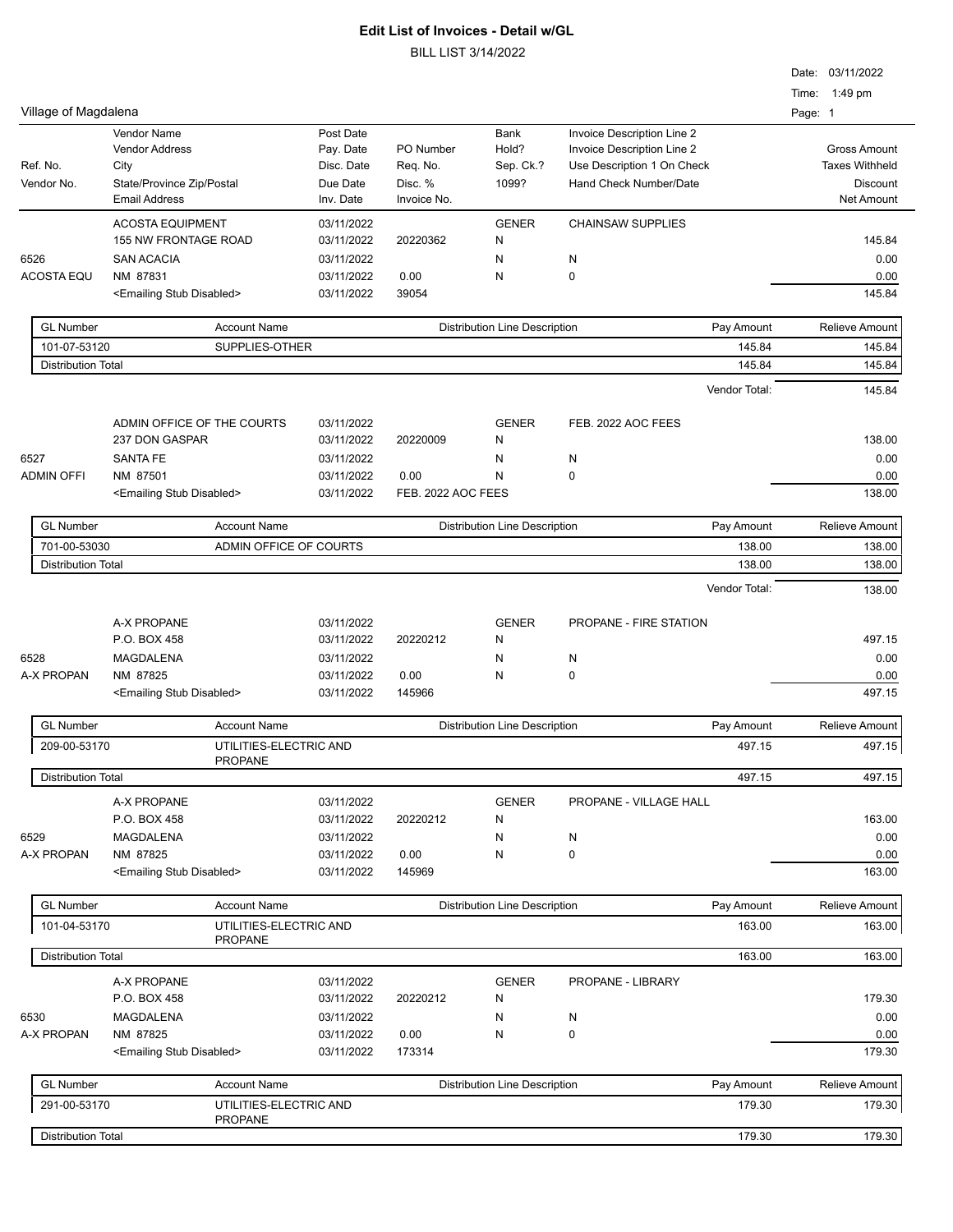|                           |                                                                                                   |                                                               |                                                 |                                      |                                                                                                                  | Date: 03/11/2022<br>Time: 1:49 pm                                                    |
|---------------------------|---------------------------------------------------------------------------------------------------|---------------------------------------------------------------|-------------------------------------------------|--------------------------------------|------------------------------------------------------------------------------------------------------------------|--------------------------------------------------------------------------------------|
| Village of Magdalena      |                                                                                                   |                                                               |                                                 |                                      |                                                                                                                  | Page: 2                                                                              |
| Ref. No.<br>Vendor No.    | Vendor Name<br><b>Vendor Address</b><br>City<br>State/Province Zip/Postal<br><b>Email Address</b> | Post Date<br>Pay. Date<br>Disc. Date<br>Due Date<br>Inv. Date | PO Number<br>Req. No.<br>Disc. %<br>Invoice No. | Bank<br>Hold?<br>Sep. Ck.?<br>1099?  | Invoice Description Line 2<br>Invoice Description Line 2<br>Use Description 1 On Check<br>Hand Check Number/Date | <b>Gross Amount</b><br><b>Taxes Withheld</b><br><b>Discount</b><br><b>Net Amount</b> |
|                           | A-X PROPANE                                                                                       | 03/11/2022                                                    |                                                 | <b>GENER</b>                         | PROPANE- VILLAGE HALL                                                                                            |                                                                                      |
|                           | P.O. BOX 458                                                                                      | 03/11/2022                                                    | 20220212                                        | N                                    |                                                                                                                  | 163.00                                                                               |
| 6555<br>A-X PROPAN        | <b>MAGDALENA</b><br>NM 87825                                                                      | 03/11/2022<br>03/11/2022                                      | 0.00                                            | N<br>N                               | N<br>0                                                                                                           | 0.00                                                                                 |
|                           | <emailing disabled="" stub=""></emailing>                                                         | 03/11/2022                                                    | 145826                                          |                                      |                                                                                                                  | 0.00<br>163.00                                                                       |
| <b>GL Number</b>          | <b>Account Name</b>                                                                               |                                                               |                                                 | <b>Distribution Line Description</b> | Pay Amount                                                                                                       | Relieve Amount                                                                       |
| 101-04-53170              | UTILITIES-ELECTRIC AND<br><b>PROPANE</b>                                                          |                                                               |                                                 |                                      | 163.00                                                                                                           | 163.00                                                                               |
| <b>Distribution Total</b> |                                                                                                   |                                                               |                                                 |                                      | 163.00                                                                                                           | 163.00                                                                               |
|                           | A-X PROPANE                                                                                       | 03/11/2022                                                    |                                                 | <b>GENER</b>                         | PROPANE - LIBRARY                                                                                                |                                                                                      |
|                           | P.O. BOX 458                                                                                      | 03/11/2022                                                    | 20220212                                        | N                                    |                                                                                                                  | 138.55                                                                               |
| 6556                      | <b>MAGDALENA</b>                                                                                  | 03/11/2022                                                    |                                                 | N                                    | N                                                                                                                | 0.00                                                                                 |
| A-X PROPAN                | NM 87825<br><emailing disabled="" stub=""></emailing>                                             | 03/11/2022<br>03/11/2022                                      | 0.00<br>145825                                  | N                                    | 0                                                                                                                | 0.00<br>138.55                                                                       |
| <b>GL Number</b>          | <b>Account Name</b>                                                                               |                                                               |                                                 | <b>Distribution Line Description</b> | Pay Amount                                                                                                       | <b>Relieve Amount</b>                                                                |
| 291-00-53170              | UTILITIES-ELECTRIC AND<br><b>PROPANE</b>                                                          |                                                               |                                                 |                                      | 138.55                                                                                                           | 138.55                                                                               |
| <b>Distribution Total</b> |                                                                                                   |                                                               |                                                 |                                      | 138.55                                                                                                           | 138.55                                                                               |
|                           |                                                                                                   |                                                               |                                                 |                                      | Vendor Total:                                                                                                    | 1,141.00                                                                             |
|                           | <b>GILBERT GARCIA &amp; SON SECURITY</b>                                                          | 03/11/2022                                                    |                                                 | <b>GENER</b>                         | REPLACE LOCKS & KEYS                                                                                             |                                                                                      |
|                           | 610 NORTH MAIN STREET                                                                             | 03/11/2022                                                    | 20220368                                        | N                                    | FIRE & MARSHAL'S DEPTS.                                                                                          | 378.59                                                                               |
| 6533                      | <b>BELEN</b>                                                                                      | 03/11/2022                                                    |                                                 | N                                    | N                                                                                                                | 0.00                                                                                 |
| <b>GILBERT GA</b>         | NM 87002                                                                                          | 03/11/2022                                                    | 0.00                                            | Y                                    | 0                                                                                                                | 0.00                                                                                 |
|                           | <emailing disabled="" stub=""></emailing>                                                         | 03/11/2022                                                    | 9666                                            |                                      |                                                                                                                  | 378.59                                                                               |
| <b>GL Number</b>          | <b>Account Name</b>                                                                               |                                                               |                                                 | <b>Distribution Line Description</b> | Pay Amount                                                                                                       | <b>Relieve Amount</b>                                                                |
| 101-05-53120              | SUPPLIES-OTHER                                                                                    |                                                               |                                                 |                                      | 19.50                                                                                                            | 19.50                                                                                |
| 101-05-58200              | OTHER PROFESSIONAL<br><b>SERVICES</b>                                                             |                                                               |                                                 |                                      | 80.44                                                                                                            | 80.44                                                                                |
| 209-00-53120              | SUPPLIES-OTHER                                                                                    |                                                               |                                                 |                                      | 52.00                                                                                                            | 52.00                                                                                |
| 209-00-58200              | OTHER PROFESSIONAL<br><b>SERVICES</b>                                                             |                                                               |                                                 |                                      | 226.65                                                                                                           | 226.65                                                                               |
| <b>Distribution Total</b> |                                                                                                   |                                                               |                                                 |                                      | 378.59                                                                                                           | 378.59                                                                               |
|                           |                                                                                                   |                                                               |                                                 |                                      | Vendor Total:                                                                                                    | 378.59                                                                               |
|                           | INGRAM LIBRARY SERVICES, LLC.                                                                     | 03/11/2022                                                    |                                                 | <b>GENER</b>                         | <b>LIBRARY BOOKS &amp; DVDS</b>                                                                                  |                                                                                      |
|                           | P.O. BOX 502779                                                                                   | 03/11/2022                                                    | 20220335                                        | N                                    | <b>GO BOND</b>                                                                                                   | 52.96                                                                                |
| 6531                      | <b>ST.LOUIS</b>                                                                                   | 03/11/2022                                                    |                                                 | N                                    | N                                                                                                                | 0.00                                                                                 |
| <b>INGRAM IND</b>         | MO 63150-2779<br><emailing disabled="" stub=""></emailing>                                        | 03/11/2022<br>03/11/2022                                      | 0.00<br>58038322                                | N                                    | 0                                                                                                                | 0.00<br>52.96                                                                        |
| <b>GL Number</b>          | <b>Account Name</b>                                                                               |                                                               |                                                 | <b>Distribution Line Description</b> | Pay Amount                                                                                                       | Relieve Amount                                                                       |
| 291-00-52030              | <b>BOOKS, PERIODICALS &amp;</b><br><b>SOFTWARE</b>                                                |                                                               |                                                 |                                      | 52.96                                                                                                            | 52.96                                                                                |
| <b>Distribution Total</b> |                                                                                                   |                                                               |                                                 |                                      | 52.96                                                                                                            | 52.96                                                                                |
|                           | INGRAM LIBRARY SERVICES, LLC.                                                                     | 03/11/2022                                                    |                                                 | <b>GENER</b>                         | <b>LIBRARY BOOKS &amp; DVDS</b>                                                                                  |                                                                                      |
|                           | P.O. BOX 502779                                                                                   | 03/11/2022                                                    | 20220335                                        | N                                    | <b>GO BOND</b>                                                                                                   | 193.41                                                                               |
| 6532                      | <b>ST.LOUIS</b>                                                                                   | 03/11/2022                                                    |                                                 | N                                    | Ν                                                                                                                | 0.00                                                                                 |
| <b>INGRAM IND</b>         | MO 63150-2779<br><emailing disabled="" stub=""></emailing>                                        | 03/11/2022<br>03/11/2022                                      | 0.00<br>58076137                                | N                                    | 0                                                                                                                | 0.00<br>193.41                                                                       |
| <b>GL Number</b>          | <b>Account Name</b>                                                                               |                                                               |                                                 | <b>Distribution Line Description</b> | Pay Amount                                                                                                       | Relieve Amount                                                                       |
|                           |                                                                                                   |                                                               |                                                 |                                      |                                                                                                                  |                                                                                      |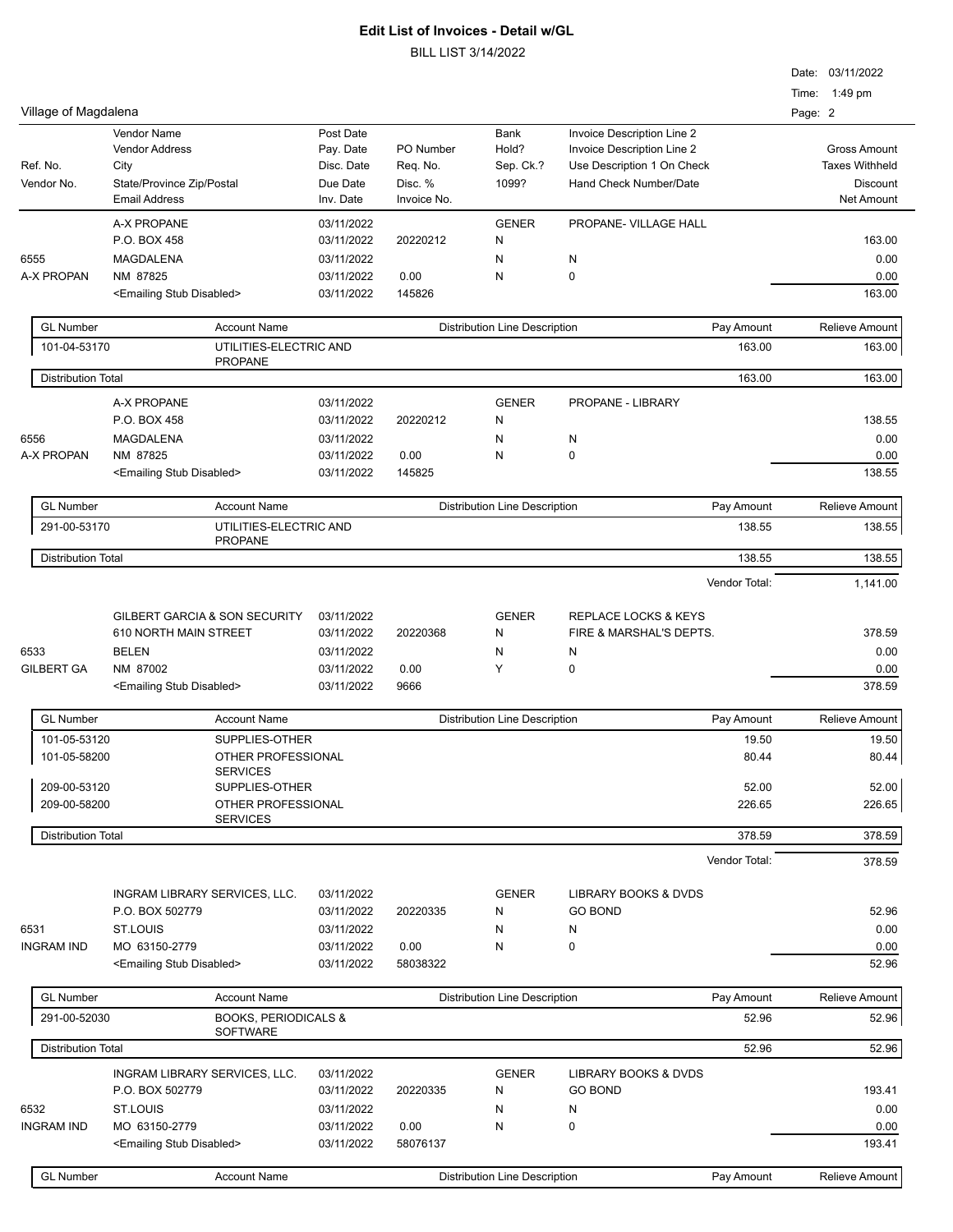|                           |                                                   |                                                    |                       |                        |                                      |                               |               |         | Date: 03/11/2022              |
|---------------------------|---------------------------------------------------|----------------------------------------------------|-----------------------|------------------------|--------------------------------------|-------------------------------|---------------|---------|-------------------------------|
|                           |                                                   |                                                    |                       |                        |                                      |                               |               |         | Time: 1:49 pm                 |
| Village of Magdalena      |                                                   |                                                    |                       |                        |                                      |                               |               | Page: 3 |                               |
|                           | Vendor Name                                       |                                                    | Post Date             |                        | Bank                                 | Invoice Description Line 2    |               |         |                               |
|                           | <b>Vendor Address</b>                             |                                                    | Pay. Date             | PO Number              | Hold?                                | Invoice Description Line 2    |               |         | <b>Gross Amount</b>           |
| Ref. No.                  | City                                              |                                                    | Disc. Date            | Req. No.               | Sep. Ck.?                            | Use Description 1 On Check    |               |         | <b>Taxes Withheld</b>         |
| Vendor No.                | State/Province Zip/Postal<br><b>Email Address</b> |                                                    | Due Date<br>Inv. Date | Disc. %<br>Invoice No. | 1099?                                | Hand Check Number/Date        |               |         | <b>Discount</b><br>Net Amount |
|                           |                                                   |                                                    |                       |                        |                                      |                               |               |         |                               |
|                           |                                                   | <b>BOOKS, PERIODICALS &amp;</b><br><b>SOFTWARE</b> |                       |                        |                                      |                               | 193.41        |         | 193.41                        |
| <b>Distribution Total</b> |                                                   |                                                    |                       |                        |                                      |                               | 193.41        |         | 193.41                        |
|                           | INGRAM LIBRARY SERVICES, LLC.                     |                                                    | 03/11/2022            |                        | <b>GENER</b>                         | LIBRARY BOOKS & DVDS          |               |         |                               |
|                           | P.O. BOX 502779                                   |                                                    | 03/11/2022            | 20220335               | N                                    | <b>GO BOND</b>                |               |         | 47.63                         |
| 6535                      | ST.LOUIS                                          |                                                    | 03/11/2022            |                        | N                                    | N                             |               |         | 0.00                          |
| <b>INGRAM IND</b>         | MO 63150-2779                                     |                                                    | 03/11/2022            | 0.00                   | N                                    | 0                             |               |         | 0.00                          |
|                           | <emailing disabled="" stub=""></emailing>         |                                                    | 03/11/2022            | 58342627               |                                      |                               |               |         | 47.63                         |
|                           |                                                   |                                                    |                       |                        |                                      |                               |               |         |                               |
| <b>GL Number</b>          |                                                   | <b>Account Name</b>                                |                       |                        | <b>Distribution Line Description</b> |                               | Pay Amount    |         | Relieve Amount                |
| 291-00-52030              |                                                   | <b>BOOKS, PERIODICALS &amp;</b><br><b>SOFTWARE</b> |                       |                        |                                      |                               | 47.63         |         | 47.63                         |
| <b>Distribution Total</b> |                                                   |                                                    |                       |                        |                                      |                               | 47.63         |         | 47.63                         |
|                           |                                                   |                                                    |                       |                        |                                      |                               | Vendor Total: |         | 294.00                        |
|                           |                                                   |                                                    |                       |                        |                                      |                               |               |         |                               |
|                           | <b>JACOB FINCH</b>                                |                                                    | 03/11/2022            |                        | <b>GENER</b>                         | FEB. 2022 W/WW CONTRACT       |               |         |                               |
|                           | <b>PO BOX 251</b>                                 |                                                    | 03/11/2022            | 20220056               | N                                    |                               |               |         | 1,074.38                      |
| 6534                      | <b>LEMITAR</b>                                    |                                                    | 03/11/2022            |                        | N                                    | N                             |               |         | 0.00                          |
| <b>JACOB FINC</b>         | NM 87823                                          |                                                    | 03/11/2022            | 0.00                   | Υ                                    | $\pmb{0}$                     |               |         | 0.00                          |
|                           | <emailing disabled="" stub=""></emailing>         |                                                    | 03/11/2022            | 2022-05                |                                      |                               |               |         | 1,074.38                      |
| <b>GL Number</b>          |                                                   | <b>Account Name</b>                                |                       |                        | <b>Distribution Line Description</b> |                               | Pay Amount    |         | Relieve Amount                |
| 501-00-58200              |                                                   | OTHER PROFESSIONAL                                 |                       | 75%                    |                                      |                               | 805.79        |         | 805.79                        |
|                           |                                                   | <b>SERVICES</b>                                    |                       |                        |                                      |                               |               |         |                               |
| 503-00-58200              |                                                   | OTHER PROFESSIONAL<br><b>SERVICES</b>              |                       | 25%                    |                                      |                               | 268.59        |         | 268.59                        |
| <b>Distribution Total</b> |                                                   |                                                    |                       |                        |                                      |                               | 1,074.38      |         | 1,074.38                      |
|                           |                                                   |                                                    |                       |                        |                                      |                               | Vendor Total: |         | 1,074.38                      |
|                           |                                                   |                                                    |                       |                        |                                      |                               |               |         |                               |
|                           | KONICA MINOLTA                                    |                                                    | 03/11/2022            |                        | <b>GENER</b>                         | MARCH 2022 COPY MACHINE LEASE |               |         |                               |
|                           | P.O. BOX 41602                                    |                                                    | 03/11/2022            | 20220040               | N                                    |                               |               |         | 374.42                        |
| 6554                      | PHILADELPHIA                                      |                                                    | 03/11/2022            |                        | N                                    | N                             |               |         | 0.00                          |
| <b>KONICA MIN</b>         | PA 19101-1602                                     |                                                    | 03/11/2022            | 0.00                   | N                                    | $\mathbf 0$                   |               |         | 0.00                          |
|                           | <emailing disabled="" stub=""></emailing>         |                                                    | 03/11/2022            | 75708775               |                                      |                               |               |         | 374.42                        |
| <b>GL Number</b>          |                                                   | <b>Account Name</b>                                |                       |                        | <b>Distribution Line Description</b> |                               | Pay Amount    |         | Relieve Amount                |
| 101-04-57310              |                                                   | RENT/LEASE-EQUIP AND                               |                       |                        |                                      |                               | 374.42        |         | 374.42                        |
|                           |                                                   | <b>MACHINE</b>                                     |                       |                        |                                      |                               |               |         |                               |
| <b>Distribution Total</b> |                                                   |                                                    |                       |                        |                                      |                               | 374.42        |         | 374.42                        |
|                           |                                                   |                                                    |                       |                        |                                      |                               | Vendor Total: |         | 374.42                        |
|                           | LOWES COMPANIES, INC                              |                                                    | 03/11/2022            |                        | <b>GENER</b>                         | PAINT FIRE DEPT.              |               |         |                               |
|                           | PO BOX 530914                                     |                                                    | 03/11/2022            | 20220341               | N                                    |                               |               |         | 47.47                         |
| 6536                      | <b>ATLANTA</b>                                    |                                                    | 03/11/2022            |                        | N                                    | N                             |               |         | 0.00                          |
| LOWES COMP                | GA 30353                                          |                                                    | 03/11/2022            | 0.00                   | Υ                                    | $\pmb{0}$                     |               |         | 0.00                          |
|                           | <emailing disabled="" stub=""></emailing>         |                                                    | 03/11/2022            | 902127                 |                                      |                               |               |         | 47.47                         |
|                           |                                                   |                                                    |                       |                        |                                      |                               |               |         |                               |
| <b>GL Number</b>          |                                                   | <b>Account Name</b>                                |                       |                        | <b>Distribution Line Description</b> |                               | Pay Amount    |         | Relieve Amount                |
| 209-00-53120              |                                                   | SUPPLIES-OTHER                                     |                       |                        |                                      |                               | 47.47         |         | 47.47                         |
| <b>Distribution Total</b> |                                                   |                                                    |                       |                        |                                      |                               | 47.47         |         | 47.47                         |
|                           |                                                   |                                                    |                       |                        |                                      |                               | Vendor Total: |         | 47.47                         |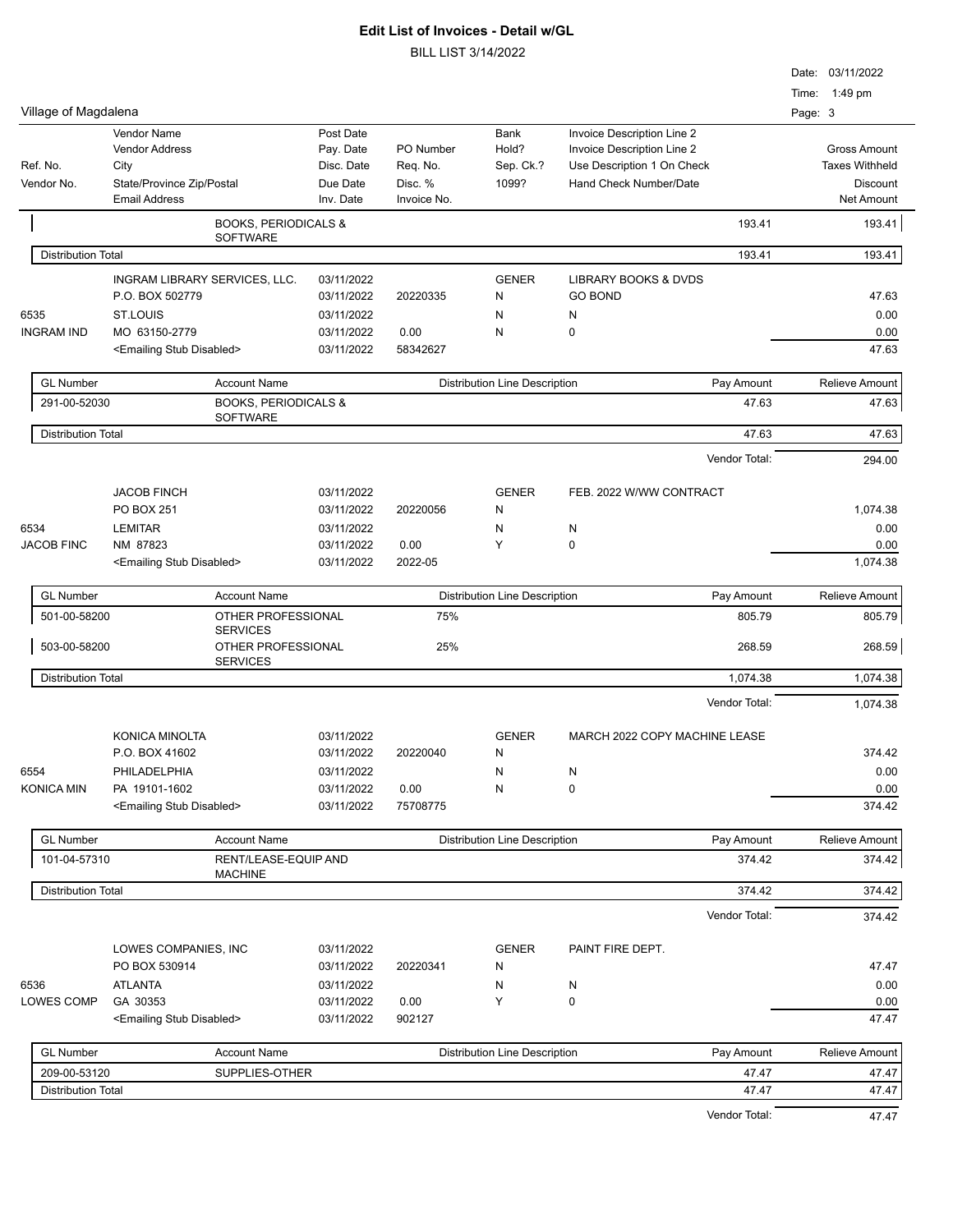|                                           |                                                            |                                      |                        |                                      |                                                                                        | Date: 03/11/2022<br>Time: 1:49 pm     |
|-------------------------------------------|------------------------------------------------------------|--------------------------------------|------------------------|--------------------------------------|----------------------------------------------------------------------------------------|---------------------------------------|
| Village of Magdalena                      |                                                            |                                      |                        |                                      |                                                                                        | Page: 4                               |
| Ref. No.                                  | Vendor Name<br><b>Vendor Address</b><br>City               | Post Date<br>Pay. Date<br>Disc. Date | PO Number<br>Req. No.  | Bank<br>Hold?<br>Sep. Ck.?           | Invoice Description Line 2<br>Invoice Description Line 2<br>Use Description 1 On Check | Gross Amount<br><b>Taxes Withheld</b> |
| Vendor No.                                | State/Province Zip/Postal<br><b>Email Address</b>          | Due Date<br>Inv. Date                | Disc. %<br>Invoice No. | 1099?                                | Hand Check Number/Date                                                                 | Discount<br>Net Amount                |
|                                           | <b>MERCHANTS AUTOMOTIVE GROUP</b><br>PO BOX 414438         | 03/11/2022<br>03/11/2022             | 20220006               | <b>GENER</b><br>N                    | FEB. 2022 FORD F250 LEASE                                                              | 372.80                                |
| 6537                                      | <b>BOSTON</b>                                              | 03/11/2022                           |                        | N                                    | N                                                                                      | 0.00                                  |
| <b>MERCHANTS</b>                          | MA 02241-4438<br><emailing disabled="" stub=""></emailing> | 03/11/2022<br>03/11/2022             | 0.00<br>LW0225942      | N                                    | 0                                                                                      | 0.00<br>372.80                        |
| <b>GL Number</b>                          | <b>Account Name</b>                                        |                                      |                        | <b>Distribution Line Description</b> | Pay Amount                                                                             | <b>Relieve Amount</b>                 |
| 501-00-57320                              | RENT/LEASE-VEHICLES                                        |                                      |                        |                                      | 124.27                                                                                 | 124.27                                |
| 502-00-57320                              | RENT/LEASE-VEHICLES                                        |                                      |                        |                                      | 124.27                                                                                 | 124.27                                |
| 503-00-57320<br><b>Distribution Total</b> | RENT/LEASE-VEHICLES                                        |                                      |                        |                                      | 124.26<br>372.80                                                                       | 124.26<br>372.80                      |
|                                           |                                                            |                                      |                        |                                      | Vendor Total:                                                                          | 372.80                                |
|                                           | MOBILE COMMUNICATIONS AMERICA 03/11/2022                   |                                      |                        | <b>GENER</b>                         | FIRE DEPT. PAGERS                                                                      |                                       |
|                                           | P.O. BOX 1458                                              | 03/11/2022                           | 20220308               | N                                    |                                                                                        | 1,938.70                              |
| 6538                                      | <b>CHARLOTTE</b>                                           | 03/11/2022                           |                        | N                                    | N                                                                                      | 0.00                                  |
| MOBILE COM                                | NC 28201                                                   | 03/11/2022                           | 0.00                   | N                                    | 0                                                                                      | 0.00                                  |
|                                           | <emailing disabled="" stub=""></emailing>                  | 03/11/2022                           | INV3070014046          |                                      |                                                                                        | 1,938.70                              |
| <b>GL Number</b>                          | <b>Account Name</b>                                        |                                      |                        | <b>Distribution Line Description</b> | Pay Amount                                                                             | Relieve Amount                        |
| 209-00-53120<br><b>Distribution Total</b> | SUPPLIES-OTHER                                             |                                      |                        |                                      | 1,938.70                                                                               | 1,938.70                              |
|                                           |                                                            |                                      |                        |                                      | 1,938.70<br>Vendor Total:                                                              | 1,938.70<br>1,938.70                  |
|                                           | NANCE, PATO & STOUT LLC                                    | 03/11/2022                           |                        | <b>GENER</b>                         | FEB. 2022 ATTORNEY FEES                                                                |                                       |
|                                           | <b>PO BOX 772</b>                                          | 03/11/2022                           | 20220005               | N                                    |                                                                                        | 639.00                                |
| 6540                                      | <b>SOCORRO</b>                                             | 03/11/2022                           |                        | N                                    | N                                                                                      | 0.00                                  |
| NANCE, PAT                                | NM 87801-0772                                              | 03/11/2022                           | 0.00                   | Y                                    | 0                                                                                      | 0.00                                  |
|                                           | <emailing disabled="" stub=""></emailing>                  | 03/11/2022                           | 1310                   |                                      |                                                                                        | 639.00                                |
| GL<br>Number                              | Account Name                                               |                                      |                        | Distribution Line Description        | Pay Amount                                                                             | Relieve Amount                        |
| 101-04-58170                              | <b>LEGAL SERVICES</b>                                      |                                      |                        |                                      | 639.00                                                                                 | 639.00                                |
| <b>Distribution Total</b>                 |                                                            |                                      |                        |                                      | 639.00                                                                                 | 639.00                                |
|                                           |                                                            |                                      |                        |                                      | Vendor Total:                                                                          | 639.00                                |
|                                           | NM JUDICIAL EDUCATION CENTER                               | 03/11/2022                           |                        | <b>GENER</b>                         | FEB. 2022 JEC FEES                                                                     |                                       |
|                                           | MSC11 6060                                                 | 03/11/2022                           | 20220010               | N                                    |                                                                                        | 69.00                                 |
| 6541<br><b>NM JUDICIA</b>                 | ALBUQUERQUE<br>NM 87131-0001                               | 03/11/2022<br>03/11/2022             | 0.00                   | N<br>N                               | N<br>0                                                                                 | 0.00<br>0.00                          |
|                                           | <emailing disabled="" stub=""></emailing>                  | 03/11/2022                           | FEB. 2022 JEC FEES     |                                      |                                                                                        | 69.00                                 |
| <b>GL Number</b>                          | <b>Account Name</b>                                        |                                      |                        | <b>Distribution Line Description</b> | Pay Amount                                                                             | Relieve Amount                        |
| 701-00-53060                              | JUDICIAL EDUCATION FEES                                    |                                      |                        |                                      | 69.00                                                                                  | 69.00                                 |
| <b>Distribution Total</b>                 |                                                            |                                      |                        |                                      | 69.00                                                                                  | 69.00                                 |
|                                           |                                                            |                                      |                        |                                      | Vendor Total:                                                                          | 69.00                                 |
|                                           | O'REILLY AUTO PARTS                                        | 03/11/2022                           |                        | <b>GENER</b>                         | FIRE VEHICLE SUPPLIES                                                                  |                                       |
| 6542                                      | PO BOX 9464<br>SPRINGFIELD                                 | 03/11/2022                           | 20220055               | N                                    |                                                                                        | 145.97<br>0.00                        |
| O'REILLY A                                | MO 65801-9464                                              | 03/11/2022<br>03/11/2022             | 0.00                   | N<br>Ν                               | N<br>0                                                                                 | 0.00                                  |
|                                           | <emailing disabled="" stub=""></emailing>                  | 03/11/2022                           | 5061-240412            |                                      |                                                                                        | 145.97                                |
| <b>GL Number</b>                          | <b>Account Name</b>                                        |                                      |                        | <b>Distribution Line Description</b> | Pay Amount                                                                             | Relieve Amount                        |
| 209-00-53150                              | SUPPLIES-VEHICLES                                          |                                      |                        |                                      | 145.97                                                                                 | 0.00                                  |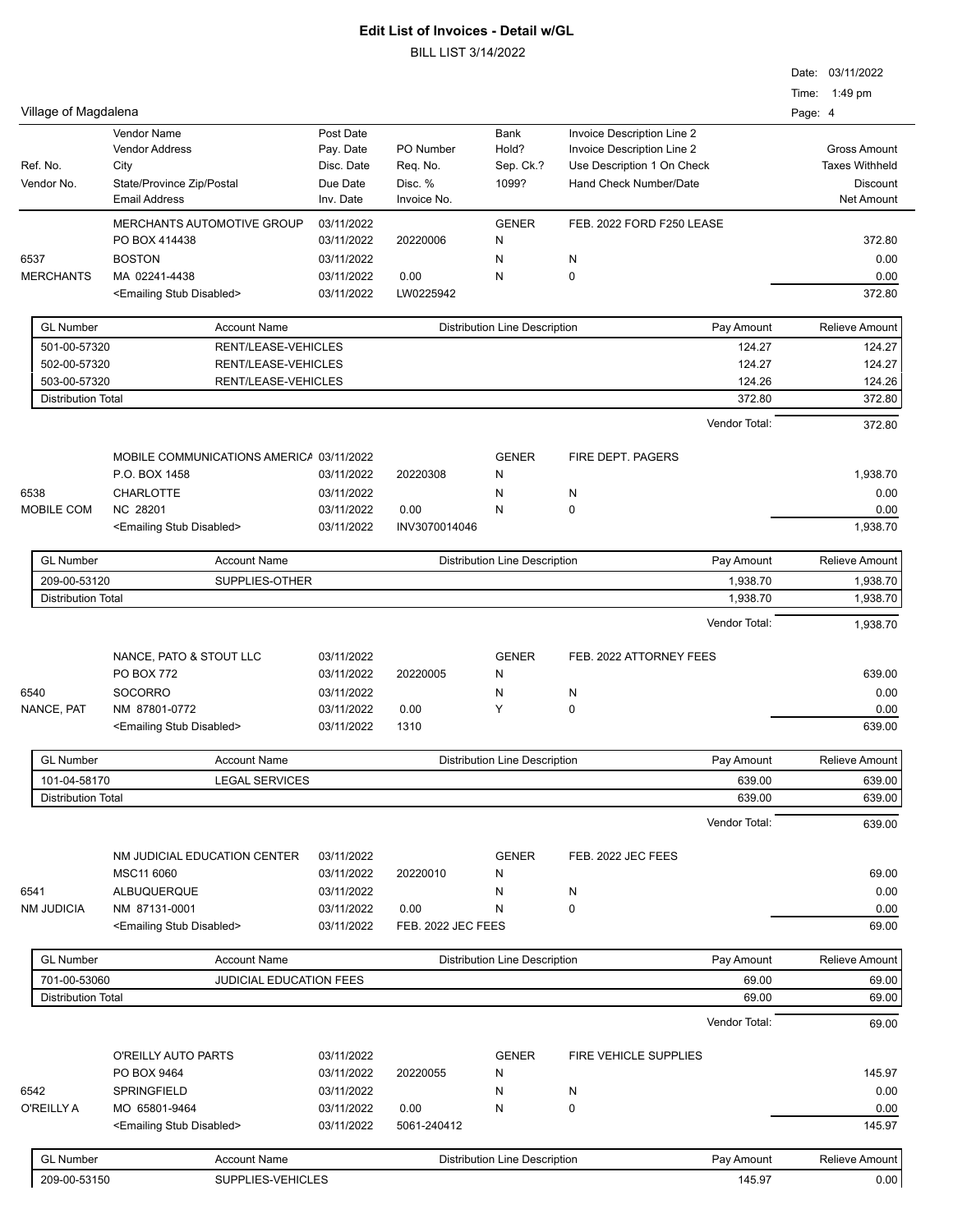|                           |                                                            |                                                          |                          |                        |                                      |                            |               |         | Date: 03/11/2022              |
|---------------------------|------------------------------------------------------------|----------------------------------------------------------|--------------------------|------------------------|--------------------------------------|----------------------------|---------------|---------|-------------------------------|
|                           |                                                            |                                                          |                          |                        |                                      |                            |               | Time:   | 1:49 pm                       |
| Village of Magdalena      |                                                            |                                                          |                          |                        |                                      |                            |               | Page: 5 |                               |
|                           | Vendor Name                                                |                                                          | Post Date                |                        | Bank                                 | Invoice Description Line 2 |               |         |                               |
|                           | <b>Vendor Address</b>                                      |                                                          | Pay. Date                | PO Number              | Hold?                                | Invoice Description Line 2 |               |         | <b>Gross Amount</b>           |
| Ref. No.                  | City                                                       |                                                          | Disc. Date               | Req. No.               | Sep. Ck.?                            | Use Description 1 On Check |               |         | <b>Taxes Withheld</b>         |
| Vendor No.                | State/Province Zip/Postal<br><b>Email Address</b>          |                                                          | Due Date<br>Inv. Date    | Disc. %<br>Invoice No. | 1099?                                | Hand Check Number/Date     |               |         | Discount<br><b>Net Amount</b> |
| <b>Distribution Total</b> |                                                            |                                                          |                          |                        |                                      |                            | 145.97        |         | 0.00                          |
|                           |                                                            |                                                          |                          |                        |                                      |                            | Vendor Total: |         | 145.97                        |
|                           | PROVELOCITY LLC                                            |                                                          | 03/11/2022               |                        | <b>GENER</b>                         | MARCH 2022 IT SERVICES     |               |         |                               |
|                           | 9450 SW GEMINI DRIVE                                       |                                                          | 03/11/2022               | 20220011               | N                                    |                            |               |         | 1,319.00                      |
| 6557                      | <b>BEAVERTON</b>                                           |                                                          | 03/11/2022               |                        | N                                    | N                          |               |         | 0.00                          |
| <b>PROVELOC</b>           | OR 97008-7105                                              |                                                          | 03/11/2022               | 0.00                   | Y                                    | $\mathbf 0$                |               |         | 0.00                          |
|                           | <emailing disabled="" stub=""></emailing>                  |                                                          | 03/11/2022               | 34153                  |                                      |                            |               |         | 1,319.00                      |
| <b>GL Number</b>          |                                                            | <b>Account Name</b>                                      |                          |                        | <b>Distribution Line Description</b> |                            | Pay Amount    |         | Relieve Amount                |
| 101-01-58200              |                                                            | OTHER PROFESSIONAL                                       |                          |                        |                                      |                            | 163.00        |         | 163.00                        |
| 101-04-58200              |                                                            | <b>SERVICES</b><br>OTHER PROFESSIONAL                    |                          |                        |                                      |                            | 976.00        |         | 976.00                        |
| 101-05-58200              |                                                            | <b>SERVICES</b><br>OTHER PROFESSIONAL<br><b>SERVICES</b> |                          |                        |                                      |                            | 51.00         |         | 51.00                         |
| 291-00-58200              |                                                            | OTHER PROFESSIONAL<br><b>SERVICES</b>                    |                          |                        |                                      |                            | 8.00          |         | 8.00                          |
| 501-00-58200              |                                                            | OTHER PROFESSIONAL<br><b>SERVICES</b>                    |                          |                        |                                      |                            | 40.42         |         | 40.42                         |
| 502-00-58200              |                                                            | OTHER PROFESSIONAL<br><b>SERVICES</b>                    |                          |                        |                                      |                            | 40.27         |         | 40.27                         |
| 503-00-58200              |                                                            | OTHER PROFESSIONAL<br><b>SERVICES</b>                    |                          |                        |                                      |                            | 40.31         |         | 40.31                         |
| <b>Distribution Total</b> |                                                            |                                                          |                          |                        |                                      |                            | 1,319.00      |         | 1,319.00                      |
|                           | PROVELOCITY LLC<br>9450 SW GEMINI DRIVE                    |                                                          | 03/11/2022<br>03/11/2022 | 20220011               | <b>GENER</b><br>N                    | MARCH 2022 IT SERVICES     |               |         | 220.00                        |
| 6558                      | <b>BEAVERTON</b>                                           |                                                          | 03/11/2022               |                        | N                                    | N                          |               |         | 0.00                          |
| <b>PROVELOC</b>           | OR 97008-7105<br><emailing disabled="" stub=""></emailing> |                                                          | 03/11/2022<br>03/11/2022 | 0.00<br>34154          | Y                                    | $\mathbf 0$                |               |         | 0.00<br>220.00                |
| <b>GL Number</b>          |                                                            | <b>Account Name</b>                                      |                          |                        | <b>Distribution Line Description</b> |                            | Pay Amount    |         | Relieve Amount                |
| 101-05-58200              |                                                            | OTHER PROFESSIONAL                                       |                          |                        |                                      |                            | 220.00        |         | 220.00                        |
| <b>Distribution Total</b> |                                                            | <b>SERVICES</b>                                          |                          |                        |                                      |                            | 220.00        |         | 220.00                        |
|                           |                                                            |                                                          |                          |                        |                                      |                            | Vendor Total: |         | 1,539.00                      |
|                           | QUICK MED CLAIMS, LLC                                      |                                                          | 03/11/2022               |                        | <b>GENER</b>                         | <b>EMS GROUND SERVICES</b> |               |         |                               |
| 6543                      | P.O. BOX 5023<br><b>GREENSBURG</b>                         |                                                          | 03/11/2022<br>03/11/2022 | 20220361               | N<br>N                               | N                          |               |         | 576.73<br>0.00                |
| <b>QUICK MED</b>          | PA 15601-5039                                              |                                                          | 03/11/2022               | 0.00                   | Υ                                    | 0                          |               |         | 0.00                          |
|                           | <emailing disabled="" stub=""></emailing>                  |                                                          | 03/11/2022               | #INV19635              |                                      |                            |               |         | 576.73                        |
| <b>GL Number</b>          |                                                            | <b>Account Name</b>                                      |                          |                        | <b>Distribution Line Description</b> |                            | Pay Amount    |         | Relieve Amount                |
| 500-00-58200              |                                                            | OTHER PROFESSIONAL<br><b>SERVICES</b>                    |                          |                        |                                      |                            | 576.73        |         | 576.73                        |
| <b>Distribution Total</b> |                                                            |                                                          |                          |                        |                                      |                            | 576.73        |         | 576.73                        |
|                           |                                                            |                                                          |                          |                        |                                      |                            | Vendor Total: |         | 576.73                        |
|                           | RAK'S BUILDING SUPPLY                                      |                                                          | 03/11/2022               |                        | <b>GENER</b>                         | FIRE DEPT. SUPPLIES        |               |         |                               |
|                           | 501 OTERO NE                                               |                                                          | 03/11/2022               | 20220063               | N                                    |                            |               |         | 17.07                         |
| 6544                      | <b>SOCORRO</b>                                             |                                                          | 03/11/2022               |                        | N                                    | N                          |               |         | 0.00                          |
| <b>RAK'S BUIL</b>         | NM 87801<br><emailing disabled="" stub=""></emailing>      |                                                          | 03/11/2022<br>03/11/2022 | 0.00<br>2095586        | N                                    | 0                          |               |         | 0.00<br>17.07                 |
|                           |                                                            |                                                          |                          |                        |                                      |                            |               |         |                               |
| <b>GL Number</b>          |                                                            | <b>Account Name</b>                                      |                          |                        | <b>Distribution Line Description</b> |                            | Pay Amount    |         | Relieve Amount                |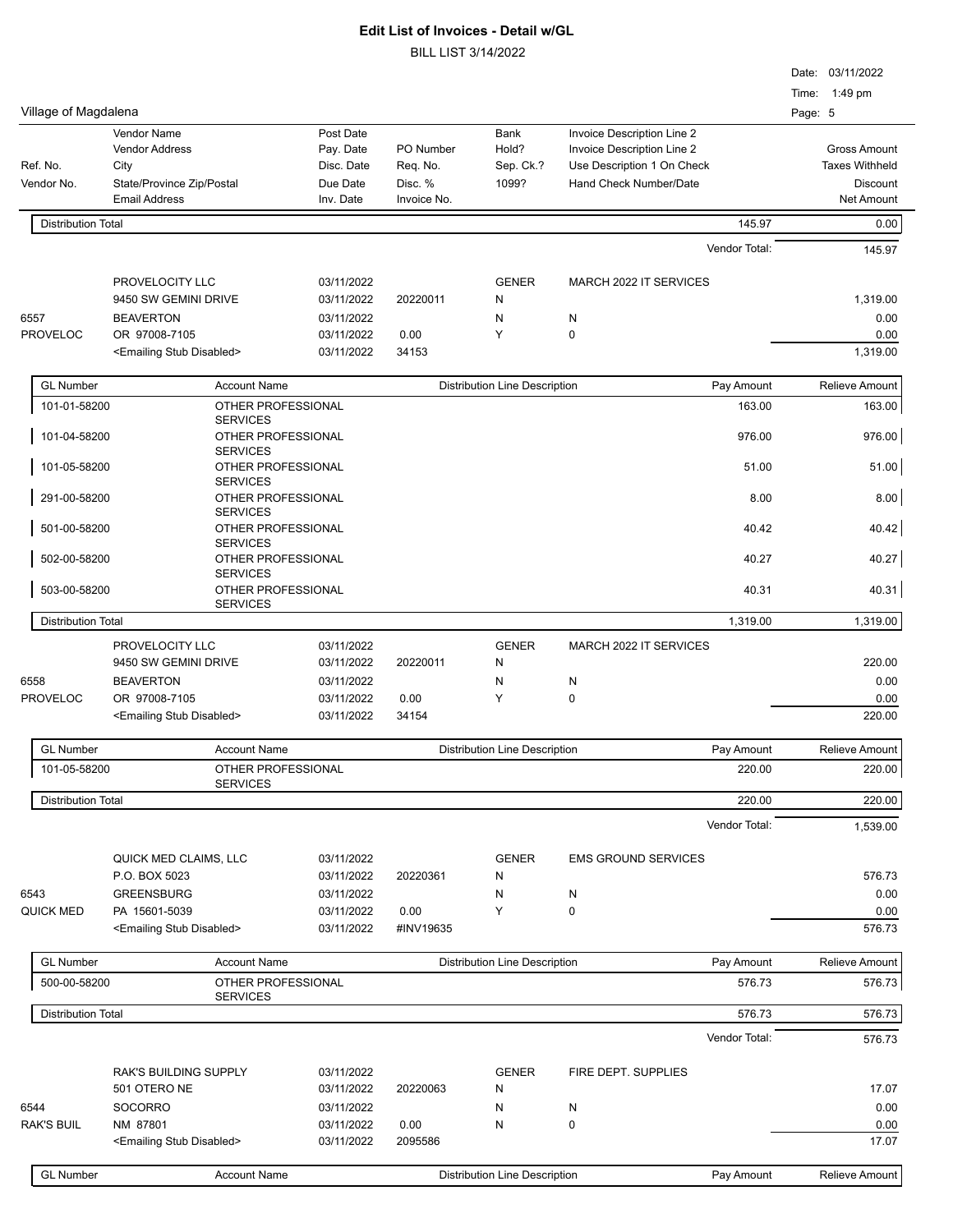|                           |                                           |                          |             |                                      |                                | Date: 03/11/2022         |
|---------------------------|-------------------------------------------|--------------------------|-------------|--------------------------------------|--------------------------------|--------------------------|
| Village of Magdalena      |                                           |                          |             |                                      |                                | Time: 1:49 pm<br>Page: 6 |
|                           | <b>Vendor Name</b>                        | Post Date                |             | Bank                                 | Invoice Description Line 2     |                          |
|                           | <b>Vendor Address</b>                     | Pay. Date                | PO Number   | Hold?                                | Invoice Description Line 2     | <b>Gross Amount</b>      |
| Ref. No.                  | City                                      | Disc. Date               | Req. No.    | Sep. Ck.?                            | Use Description 1 On Check     | <b>Taxes Withheld</b>    |
| Vendor No.                | State/Province Zip/Postal                 | Due Date                 | Disc. %     | 1099?                                | Hand Check Number/Date         | <b>Discount</b>          |
|                           | <b>Email Address</b>                      | Inv. Date                | Invoice No. |                                      |                                | <b>Net Amount</b>        |
|                           | SUPPLIES-OTHER                            |                          |             |                                      | 17.07                          | 17.07                    |
| <b>Distribution Total</b> |                                           |                          |             |                                      | 17.07                          | 17.07                    |
|                           |                                           |                          |             |                                      | Vendor Total:                  | 17.07                    |
|                           | <b>REB MANAGEMENT LLC</b>                 | 03/11/2022               |             | <b>GENER</b>                         | FEB 2022 PROFESSIONAL SERVICES |                          |
|                           | 74 ESCUDO DRIVE                           | 03/11/2022               | 20220323    | N                                    |                                | 122.47                   |
| 6545                      | <b>BELEN</b>                              | 03/11/2022               |             | N                                    | N                              | 0.00                     |
| <b>REB MANAGE</b>         | NM 87002-2939                             | 03/11/2022               | 0.00        | Y                                    | 0                              | 0.00                     |
|                           | <emailing disabled="" stub=""></emailing> | 03/11/2022               | 199         |                                      |                                | 122.47                   |
| <b>GL Number</b>          | <b>Account Name</b>                       |                          |             | <b>Distribution Line Description</b> | Pay Amount                     | Relieve Amount           |
| 101-04-58200              | OTHER PROFESSIONAL                        |                          |             |                                      | 122.47                         | 122.47                   |
| <b>Distribution Total</b> | <b>SERVICES</b>                           |                          |             |                                      | 122.47                         | 122.47                   |
|                           |                                           |                          |             |                                      | Vendor Total:                  |                          |
|                           |                                           |                          |             |                                      |                                | 122.47                   |
|                           | ROUTE 60 TRADING POST                     | 03/11/2022               |             | <b>GENER</b>                         | FEB. 2022 VISITOR'S CENTER     |                          |
|                           | PO BOX 211                                | 03/11/2022               | 20220004    | N                                    |                                | 100.00                   |
| 6539                      | MAGDALENA                                 | 03/11/2022               |             | N                                    | N                              | 0.00                     |
| ROUTE 60 T                | NM 87825                                  | 03/11/2022               | 0.00        | N                                    | 0                              | 0.00                     |
|                           | <emailing disabled="" stub=""></emailing> | 03/11/2022               | 216         |                                      |                                | 100.00                   |
| <b>GL Number</b>          | <b>Account Name</b>                       |                          |             | <b>Distribution Line Description</b> | Pay Amount                     | <b>Relieve Amount</b>    |
| 214-00-58200              | OTHER PROFESSIONAL<br><b>SERVICES</b>     |                          |             |                                      | 100.00                         | 100.00                   |
| <b>Distribution Total</b> |                                           |                          |             |                                      | 100.00                         | 100.00                   |
|                           |                                           |                          |             |                                      | Vendor Total:                  | 100.00                   |
|                           | STEER STOP, LLC                           | 03/11/2022               |             | <b>GENER</b>                         | <b>DIESEL TRASH TRUCK</b>      |                          |
|                           | P.O. BOX 326                              | 03/11/2022               | 20220370    | N                                    |                                | 262.58                   |
|                           | MAGDALENA                                 | 03/11/2022               |             | N                                    | N                              | 0.00                     |
| 6553<br><b>STEER STOP</b> | NM 87825                                  | 03/11/2022               | 0.00        | N                                    | $\pmb{0}$                      | 0.00                     |
|                           | <emailing disabled="" stub=""></emailing> | 03/11/2022               | 1117        |                                      |                                | 262.58                   |
| <b>GL Number</b>          | <b>Account Name</b>                       |                          |             | <b>Distribution Line Description</b> | Pay Amount                     | <b>Relieve Amount</b>    |
| 502-00-53050              |                                           | FUEL-GASOLINE AND DIESEL |             |                                      | 262.58                         | 262.58                   |
| <b>Distribution Total</b> |                                           |                          |             |                                      | 262.58                         | 262.58                   |
|                           |                                           |                          |             |                                      | Vendor Total:                  | 262.58                   |
|                           |                                           |                          |             |                                      |                                |                          |
|                           | VALLEY SANITATION, LLC.                   | 03/11/2022               |             | <b>GENER</b>                         | 40 YRD DUMPSTERS & FEES        |                          |
|                           | P.O. BOX 1615                             | 03/11/2022               | 20220369    | N                                    |                                | 3,288.53                 |
| 6546                      | <b>SOCORRO</b>                            | 03/11/2022               |             | N                                    | N                              | 0.00                     |
| <b>VALLEY SAN</b>         | NM 87801                                  | 03/11/2022               | 0.00        | N                                    | $\pmb{0}$                      | 0.00                     |
|                           | <emailing disabled="" stub=""></emailing> | 03/11/2022               | 2151        |                                      |                                | 3,288.53                 |
| <b>GL Number</b>          | <b>Account Name</b>                       |                          |             | <b>Distribution Line Description</b> | Pay Amount                     | Relieve Amount           |
| 502-00-57310              | RENT/LEASE-EQUIP AND<br><b>MACHINE</b>    |                          |             |                                      | 3,288.53                       | 3,288.53                 |
| <b>Distribution Total</b> |                                           |                          |             |                                      | 3,288.53                       | 3,288.53                 |
|                           |                                           |                          |             |                                      | Vendor Total:                  | 3,288.53                 |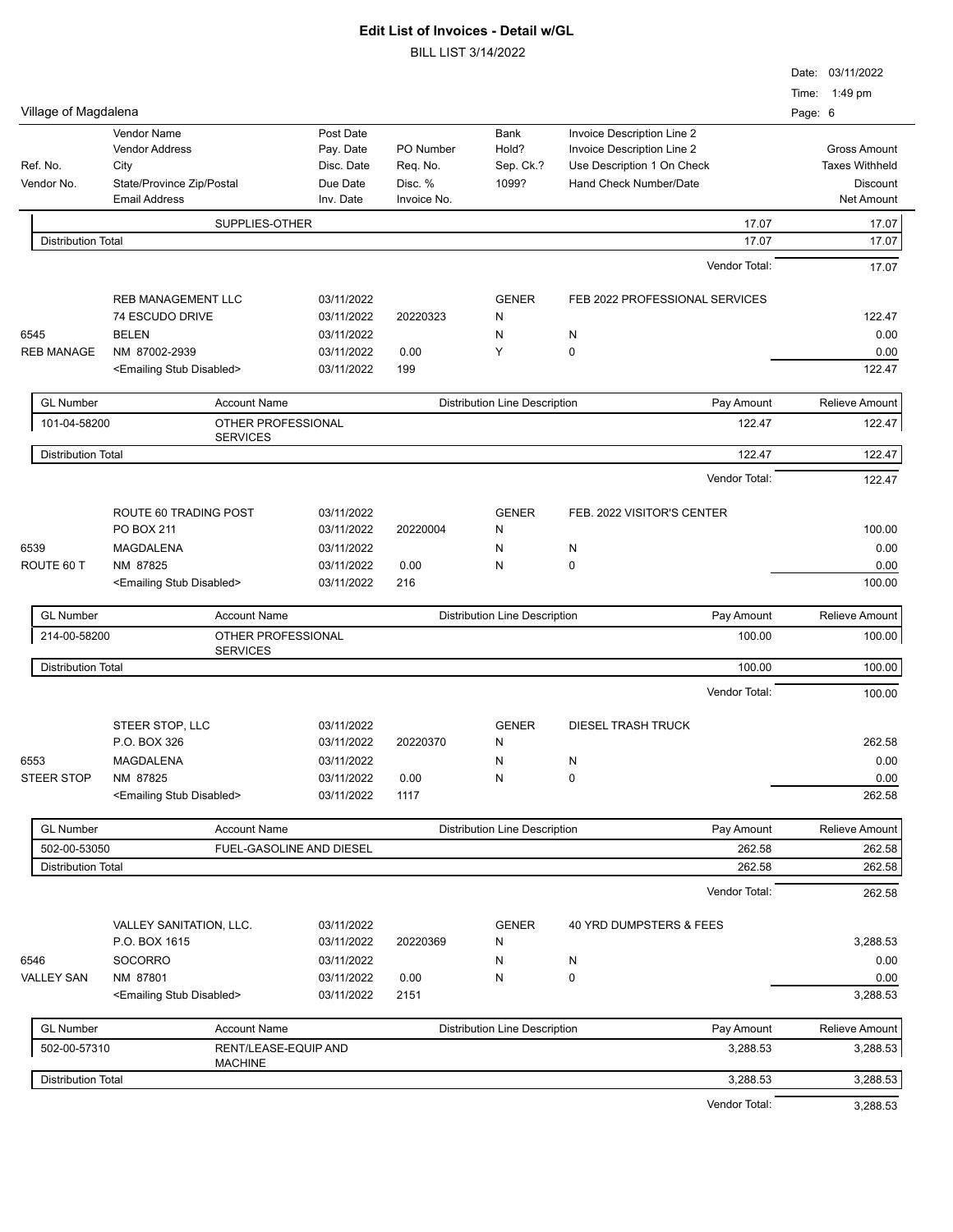|                           |                                           |                                        |            | <b>BILL LIST 3/14/2022</b> |                                      |                                                          |         |                       |
|---------------------------|-------------------------------------------|----------------------------------------|------------|----------------------------|--------------------------------------|----------------------------------------------------------|---------|-----------------------|
|                           |                                           |                                        |            |                            |                                      |                                                          |         | Date: 03/11/2022      |
|                           |                                           |                                        |            |                            |                                      |                                                          |         | Time: 1:49 pm         |
| Village of Magdalena      |                                           |                                        |            |                            |                                      |                                                          | Page: 7 |                       |
|                           | Vendor Name                               |                                        | Post Date  |                            |                                      |                                                          |         |                       |
|                           | <b>Vendor Address</b>                     |                                        | Pay. Date  | PO Number                  | Bank<br>Hold?                        | Invoice Description Line 2<br>Invoice Description Line 2 |         | <b>Gross Amount</b>   |
| Ref. No.                  | City                                      |                                        | Disc. Date | Req. No.                   | Sep. Ck.?                            | Use Description 1 On Check                               |         | <b>Taxes Withheld</b> |
| Vendor No.                | State/Province Zip/Postal                 |                                        | Due Date   | Disc. %                    | 1099?                                | Hand Check Number/Date                                   |         | <b>Discount</b>       |
|                           | <b>Email Address</b>                      |                                        | Inv. Date  | Invoice No.                |                                      |                                                          |         | Net Amount            |
|                           | <b>VERIZON WIRELESS</b>                   |                                        | 03/11/2022 |                            | <b>GENER</b>                         | <b>CELL PHONES &amp; INTERNET</b>                        |         |                       |
|                           | PO BOX 660108                             |                                        | 03/11/2022 | 20220008                   | N                                    |                                                          |         | 963.29                |
| 6547                      | <b>DALLAS</b>                             |                                        | 03/11/2022 |                            | N                                    | N                                                        |         | 0.00                  |
| <b>VERIZON WI</b>         | TX 75266-0108                             |                                        | 03/11/2022 | 0.00                       | N                                    | $\mathbf 0$                                              |         | 0.00                  |
|                           | <emailing disabled="" stub=""></emailing> |                                        | 03/11/2022 | 9900432858                 |                                      |                                                          |         | 963.29                |
|                           |                                           |                                        |            |                            |                                      |                                                          |         |                       |
| <b>GL Number</b>          |                                           | <b>Account Name</b>                    |            |                            | <b>Distribution Line Description</b> | Pay Amount                                               |         | Relieve Amount        |
| 101-01-53160              |                                           | TELEPHONE, CELL AND                    |            |                            |                                      | 91.21                                                    |         | 91.21                 |
|                           |                                           | <b>INTERNET</b>                        |            |                            |                                      |                                                          |         |                       |
| 101-02-53160              |                                           | TELEPHONE, CELL AND<br><b>INTERNET</b> |            |                            |                                      | 51.23                                                    |         | 51.23                 |
| 101-04-53160              |                                           | TELEPHONE, CELL AND                    |            |                            |                                      | 160.04                                                   |         | 160.04                |
|                           |                                           | <b>INTERNET</b>                        |            |                            |                                      |                                                          |         |                       |
| 101-05-53160              |                                           | TELEPHONE, CELL AND                    |            |                            |                                      | 240.20                                                   |         | 240.20                |
| 209-00-53160              |                                           | <b>INTERNET</b>                        |            |                            |                                      | 102.40                                                   |         | 102.40                |
|                           |                                           | TELEPHONE, CELL AND<br><b>INTERNET</b> |            |                            |                                      |                                                          |         |                       |
| 214-00-53160              |                                           | TELEPHONE, CELL AND                    |            |                            |                                      | 52.06                                                    |         | 52.06                 |
|                           |                                           | <b>INTERNET</b>                        |            |                            |                                      |                                                          |         |                       |
| 501-00-53160              |                                           | TELEPHONE, CELL AND                    |            |                            |                                      | 115.39                                                   |         | 115.39                |
| 502-00-53160              |                                           | <b>INTERNET</b><br>TELEPHONE, CELL AND |            |                            |                                      | 75.38                                                    |         | 75.38                 |
|                           |                                           | <b>INTERNET</b>                        |            |                            |                                      |                                                          |         |                       |
| 503-00-53160              |                                           | TELEPHONE, CELL AND                    |            |                            |                                      | 75.38                                                    |         | 75.38                 |
|                           |                                           | <b>INTERNET</b>                        |            |                            |                                      |                                                          |         |                       |
| <b>Distribution Total</b> |                                           |                                        |            |                            |                                      | 963.29                                                   |         | 963.29                |
|                           |                                           |                                        |            |                            |                                      | Vendor Total:                                            |         | 963.29                |
|                           |                                           |                                        |            |                            |                                      |                                                          |         |                       |
|                           | <b>WEX BANK</b>                           |                                        | 03/11/2022 |                            | <b>GENER</b>                         | FEB 2022 FUEL VILLAGE VEHICLES                           |         |                       |
|                           | PO BOX 6293                               |                                        | 03/11/2022 | 20220007                   | N                                    |                                                          |         | 2,055.82              |
| 6548                      | <b>CAROL STREAM</b>                       |                                        | 03/11/2022 |                            | N                                    | N                                                        |         | 0.00                  |
| <b>WEX BANK</b>           | IL 60197-6293                             |                                        | 03/11/2022 | 0.00                       | N                                    | 0                                                        |         | 0.00                  |
|                           | <emailing disabled="" stub=""></emailing> |                                        | 03/11/2022 | 79138513                   |                                      |                                                          |         | 2,055.82              |
| <b>GL Number</b>          |                                           | <b>Account Name</b>                    |            |                            | <b>Distribution Line Description</b> | Pay Amount                                               |         | <b>Relieve Amount</b> |
| 101-01-53050              |                                           | FUEL-GASOLINE AND DIESEL               |            |                            |                                      | 119.01                                                   |         | 0.00                  |
| 101-05-53050              |                                           | FUEL-GASOLINE AND DIESEL               |            |                            |                                      | 486.78                                                   |         | 486.78                |
| 101-07-53050              |                                           | FUEL-GASOLINE AND DIESEL               |            |                            |                                      | 80.09                                                    |         | 80.09                 |
| 209-00-53050              |                                           | FUEL-GASOLINE AND DIESEL               |            |                            |                                      | 99.76                                                    |         | 99.76                 |
| 500-00-53050              |                                           | FUEL-GASOLINE AND DIESEL               |            |                            |                                      | 108.21                                                   |         | 21.11                 |
| 501-00-53050              |                                           | FUEL-GASOLINE AND DIESEL               |            |                            |                                      | 711.80                                                   |         | 711.80                |
| 502-00-53050              |                                           | FUEL-GASOLINE AND DIESEL               |            |                            |                                      | 398.02                                                   |         | 398.02                |
|                           |                                           |                                        |            |                            |                                      |                                                          |         |                       |
| 503-00-53050              |                                           | FUEL-GASOLINE AND DIESEL               |            |                            |                                      | 52.15                                                    |         | 0.00                  |
| <b>Distribution Total</b> |                                           |                                        |            |                            |                                      | 2,055.82                                                 |         | 1,797.56              |
|                           |                                           |                                        |            |                            |                                      | Vendor Total:                                            |         | 2,055.82              |
|                           |                                           |                                        |            |                            |                                      |                                                          |         |                       |
|                           | <b>WINSTON'S AUTO SERVICE</b>             |                                        | 03/11/2022 |                            | <b>GENER</b>                         | MISC. DEPTS / MISC. SUPPLIES                             |         |                       |

|           | WINSTON'S AUTO SERVICE                    | 03/11/2022 |          | GENER | MISC. DEPTS / MISC. SUPPLIES |       |
|-----------|-------------------------------------------|------------|----------|-------|------------------------------|-------|
|           | <b>PO BOX 767</b>                         | 03/11/2022 | 20220363 |       |                              | 72.75 |
| 6549      | MAGDALENA                                 | 03/11/2022 |          |       |                              | 0.00  |
| WINSTON'S | NM 87825                                  | 03/11/2022 | 0.00     |       |                              | 0.00  |
|           | <emailing disabled="" stub=""></emailing> | 03/11/2022 | 776947   |       |                              | 72.75 |

| <b>GL Number</b>          | Account Name   | Distribution Line Description | Pay Amount | Relieve Amount |
|---------------------------|----------------|-------------------------------|------------|----------------|
| 101-07-53120              | SUPPLIES-OTHER |                               | 8.50       | 8.50           |
| 501-00-53120              | SUPPLIES-OTHER |                               | 2.25       | 2.25           |
| 502-00-53120              | SUPPLIES-OTHER |                               | 62.00      | 62.00          |
| <b>Distribution Total</b> |                |                               | 72.75      | 72.75          |